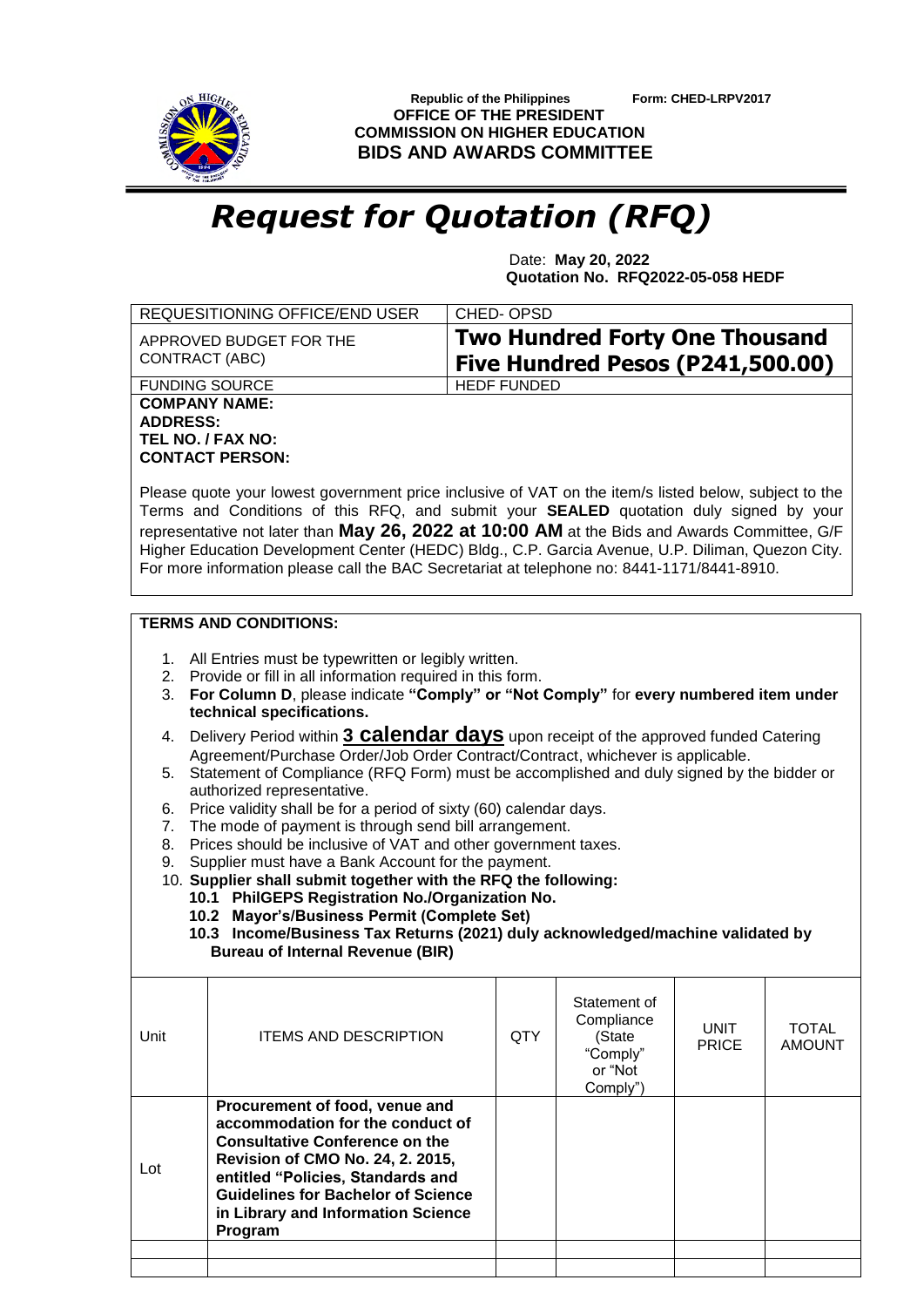|  |                                                                                                                                                                                                                                                         | <b>Technical Specifications:</b> |  |  |
|--|---------------------------------------------------------------------------------------------------------------------------------------------------------------------------------------------------------------------------------------------------------|----------------------------------|--|--|
|  |                                                                                                                                                                                                                                                         | 1. Date: June 8-10, 2022         |  |  |
|  |                                                                                                                                                                                                                                                         | 2. Food, Accommodation, and      |  |  |
|  |                                                                                                                                                                                                                                                         | Venue                            |  |  |
|  |                                                                                                                                                                                                                                                         | 3. Preferred Venue: Quezon City  |  |  |
|  |                                                                                                                                                                                                                                                         | Area                             |  |  |
|  |                                                                                                                                                                                                                                                         |                                  |  |  |
|  | 4.                                                                                                                                                                                                                                                      | No. of pax: Twenty-Three (23)    |  |  |
|  |                                                                                                                                                                                                                                                         | pax                              |  |  |
|  |                                                                                                                                                                                                                                                         |                                  |  |  |
|  |                                                                                                                                                                                                                                                         | 5. Accommodation for 23 pax      |  |  |
|  |                                                                                                                                                                                                                                                         | (twin sharing)                   |  |  |
|  |                                                                                                                                                                                                                                                         |                                  |  |  |
|  |                                                                                                                                                                                                                                                         | Check in June 8, 2022            |  |  |
|  |                                                                                                                                                                                                                                                         | Check out: June 10, 2022         |  |  |
|  |                                                                                                                                                                                                                                                         |                                  |  |  |
|  | 6.                                                                                                                                                                                                                                                      | Food                             |  |  |
|  |                                                                                                                                                                                                                                                         |                                  |  |  |
|  |                                                                                                                                                                                                                                                         | June 8, 2022:                    |  |  |
|  |                                                                                                                                                                                                                                                         |                                  |  |  |
|  |                                                                                                                                                                                                                                                         | Breakfast - Good for 23 pax      |  |  |
|  |                                                                                                                                                                                                                                                         | AM Snack - Good for 23 pax       |  |  |
|  |                                                                                                                                                                                                                                                         | Buffet Lunch - Good for 23 pax   |  |  |
|  |                                                                                                                                                                                                                                                         | PM Snack - Good for 23 pax       |  |  |
|  |                                                                                                                                                                                                                                                         | Buffet Dinner - Good for 23      |  |  |
|  |                                                                                                                                                                                                                                                         | pax                              |  |  |
|  |                                                                                                                                                                                                                                                         |                                  |  |  |
|  |                                                                                                                                                                                                                                                         | June 9, 2022                     |  |  |
|  |                                                                                                                                                                                                                                                         | Breakfast - Good for 23 pax      |  |  |
|  |                                                                                                                                                                                                                                                         | AM Snack - Good for 23 pax       |  |  |
|  |                                                                                                                                                                                                                                                         | Buffet Lunch - Good for 23       |  |  |
|  |                                                                                                                                                                                                                                                         | pax                              |  |  |
|  |                                                                                                                                                                                                                                                         | PM Snack- Good for 23 pax        |  |  |
|  |                                                                                                                                                                                                                                                         | Buffet Dinner - Good for 23      |  |  |
|  |                                                                                                                                                                                                                                                         | pax                              |  |  |
|  |                                                                                                                                                                                                                                                         |                                  |  |  |
|  |                                                                                                                                                                                                                                                         | June 10, 2022                    |  |  |
|  |                                                                                                                                                                                                                                                         | Breakfast - Good for 23 pax      |  |  |
|  |                                                                                                                                                                                                                                                         | AM Snack - Good for 23 pax       |  |  |
|  |                                                                                                                                                                                                                                                         | Family Style Lunch - Good for    |  |  |
|  |                                                                                                                                                                                                                                                         | 23 pax                           |  |  |
|  |                                                                                                                                                                                                                                                         | Plated PM Snack - Good for       |  |  |
|  |                                                                                                                                                                                                                                                         | 23 pax                           |  |  |
|  |                                                                                                                                                                                                                                                         |                                  |  |  |
|  |                                                                                                                                                                                                                                                         | *For lunch and dinner: 3 main    |  |  |
|  |                                                                                                                                                                                                                                                         | course, 1 vegetable, dessert,    |  |  |
|  |                                                                                                                                                                                                                                                         | rice, assorted fruits and        |  |  |
|  |                                                                                                                                                                                                                                                         | unlimited iced tea               |  |  |
|  |                                                                                                                                                                                                                                                         |                                  |  |  |
|  |                                                                                                                                                                                                                                                         |                                  |  |  |
|  |                                                                                                                                                                                                                                                         |                                  |  |  |
|  |                                                                                                                                                                                                                                                         | 7. Venue (compliant with IATF    |  |  |
|  |                                                                                                                                                                                                                                                         | Rules) with Safety Seal          |  |  |
|  |                                                                                                                                                                                                                                                         |                                  |  |  |
|  | Free use of function room (no extra<br>charge in excess of 8 hours)<br>Free use of projector and extension<br>cords<br>Free flowing coffee, tea and water<br>Free notepads and pens<br>Free candies and nuts<br>Free use of electricity for laptops and |                                  |  |  |
|  |                                                                                                                                                                                                                                                         |                                  |  |  |
|  |                                                                                                                                                                                                                                                         |                                  |  |  |
|  |                                                                                                                                                                                                                                                         |                                  |  |  |
|  |                                                                                                                                                                                                                                                         |                                  |  |  |
|  |                                                                                                                                                                                                                                                         |                                  |  |  |
|  |                                                                                                                                                                                                                                                         |                                  |  |  |
|  |                                                                                                                                                                                                                                                         |                                  |  |  |
|  | printers                                                                                                                                                                                                                                                |                                  |  |  |
|  |                                                                                                                                                                                                                                                         | With strong wifi connection      |  |  |
|  |                                                                                                                                                                                                                                                         |                                  |  |  |
|  |                                                                                                                                                                                                                                                         |                                  |  |  |
|  | 8.                                                                                                                                                                                                                                                      | No advance deposit required      |  |  |
|  |                                                                                                                                                                                                                                                         |                                  |  |  |